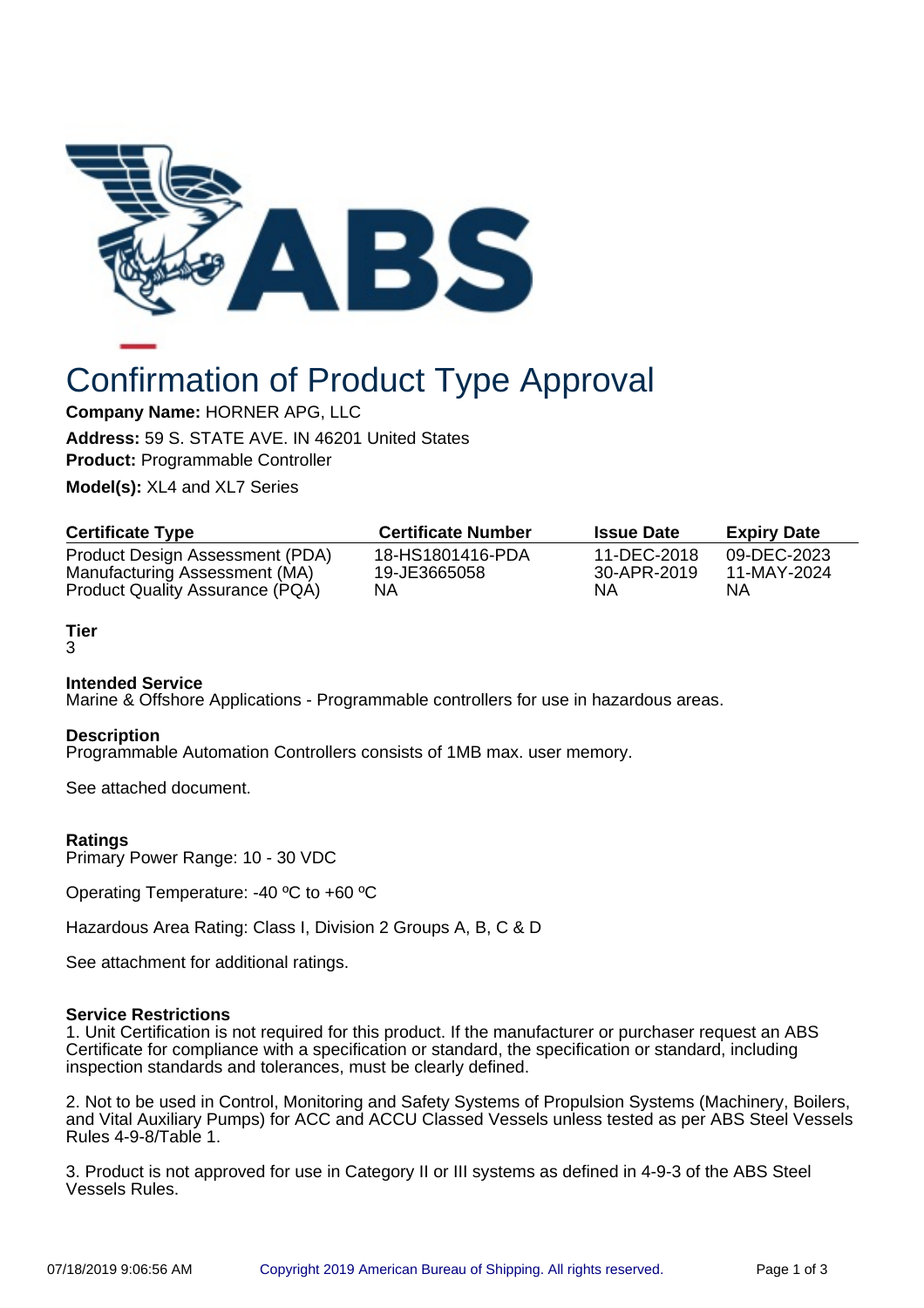## **Comments**

1. The Manufacturer has provided a declaration about the control of, or the lack of Asbestos in this product.

2. Tests and approval are for hardware only. Each particular application and installation is to be specifically approved in conjunction with the relevant system in which the components are used.

3. Controller to be installed in appropriate enclosure in accordance with 4-8-3/Table 2 of the ABS Steel Vessels Rules.

#### **Notes, Drawings and Documentation**

UL file No. E180220, Project 06CA23091, issued 12 JUL 2007, revised Aug 15, 2012

Dwg. No. PWACPU025-G50/G51CPU025DSN, XLC CPU Daughtercard, Rev. 1, 6 shts

Dwg. No. PWAPLC006-G50, 1,2PLC006DSN, XL4 Seiko Carrier Board, 3 shts.

Dwg. No. PWAPLC007-G50, 1,2PLC007DSN, XL7 Seiko Carrier Board, 5 shts.

Dwg. No. PWACPU026-G50/G51CPU026DSN, XL7 CPU Daughtercard, Rev. 0.2, 6 shts.

Intertek Report Number: 100755171LAX-001, Radiated Emmission and Immunity dated May 25, 2012

Intertek Report Number: 101579537LAX-001, Electromegnetic Compatibility dated April 10, 2014

Anteco Test Report No. A-000J07668, Shock and Vibration testing dated July 19, 2012

#### **Term of Validity**

This Product Design Assessment (PDA) Certificate 18-HS1801416-PDA, dated 10/Dec/2018 remains valid until 09/Dec/2023 or until the Rules or specifications used in the assessment are revised (whichever occurs first).

This PDA is intended for a product to be installed on an ABS classed vessel, MODU or facility which is in existence or under contract for construction on the date of the ABS Rules or specifications used to evaluate the Product.

Use of the Product on an ABS classed vessel, MODU or facility which is contracted after the validity date of the ABS Rules and specifications used to evaluate the Product, will require re-evaluation of the PDA.

Use of the Product for non ABS classed vessels, MODUs or facilities is to be to an agreement between the manufacturer and intended client.

#### **ABS Rules**

Rules for Conditions of Classification, Part 1 - 2018 Steel Vessels Rules 1-1-4/7.7, 1-1-A3, 1-1-A4, which covers the following:

2018 Steel Vessels 4-8-3/13, 4-8-4/27.5.1

Rules for Conditions of Classification, Part 1 - 2018 Offshore Units and Structures 1-1-4/9.7, 1-1-A2, 1-1-A3, which covers the following:

2018 Mobile Offshore Drilling Units 4-3-3/9.1.2

**International Standards** NA

**EU-MED Standards** NA

**National Standards** NA